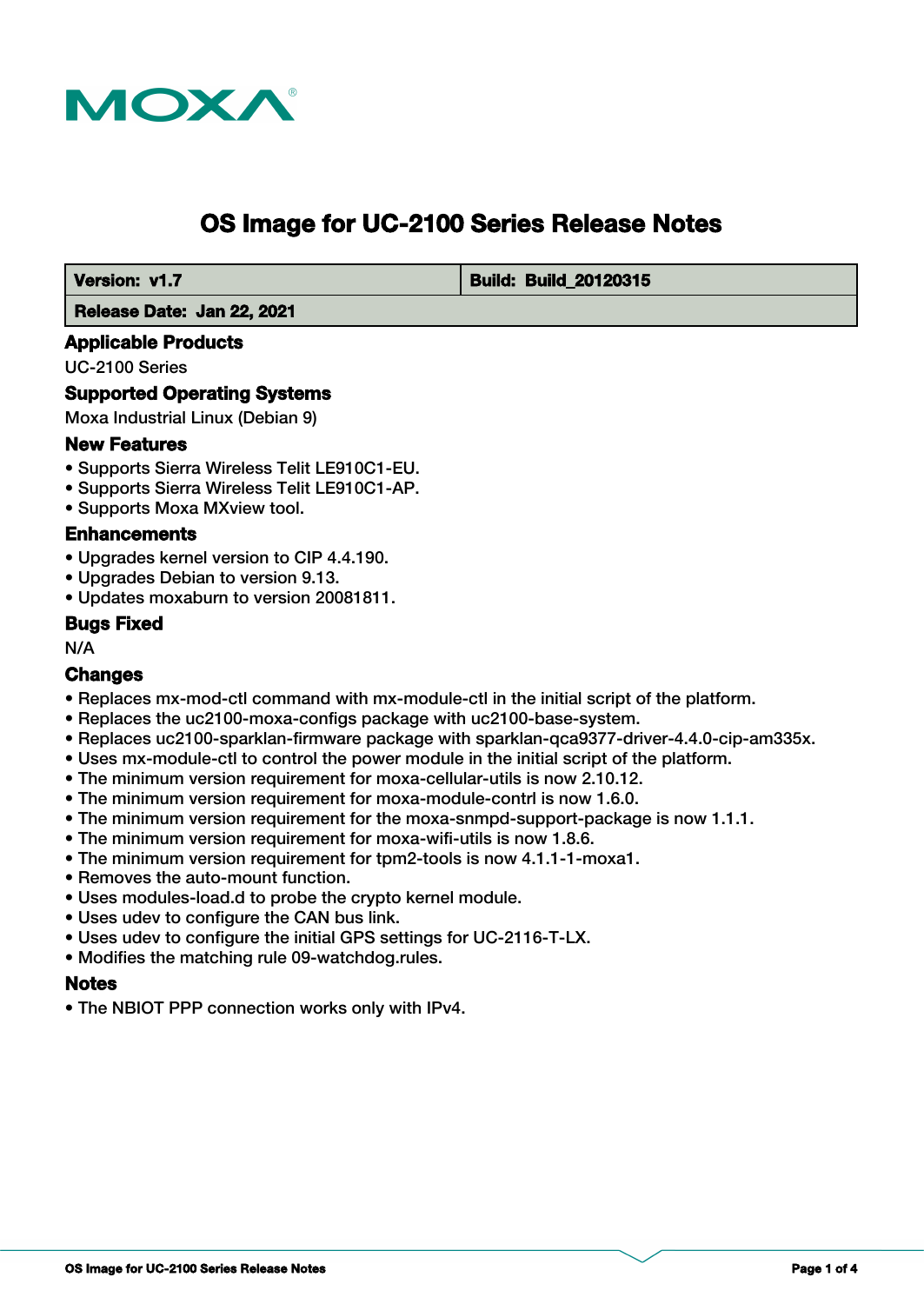

 **Version: v1.6 Build: Build: Build: 20042110** 

 **Release Date: Jun 05, 2020**

# **Applicable Products**

UC-2100-W Series, UC-2100 Series

# **Supported Operating Systems**

Moxa Industrial Linux (Debian 9)

# **New Features**

N/A

## **Enhancements**

• Updated the serial driver for better production stability.

# **Bugs Fixed**

N/A

# **Changes**

N/A

# **Notes**

N/A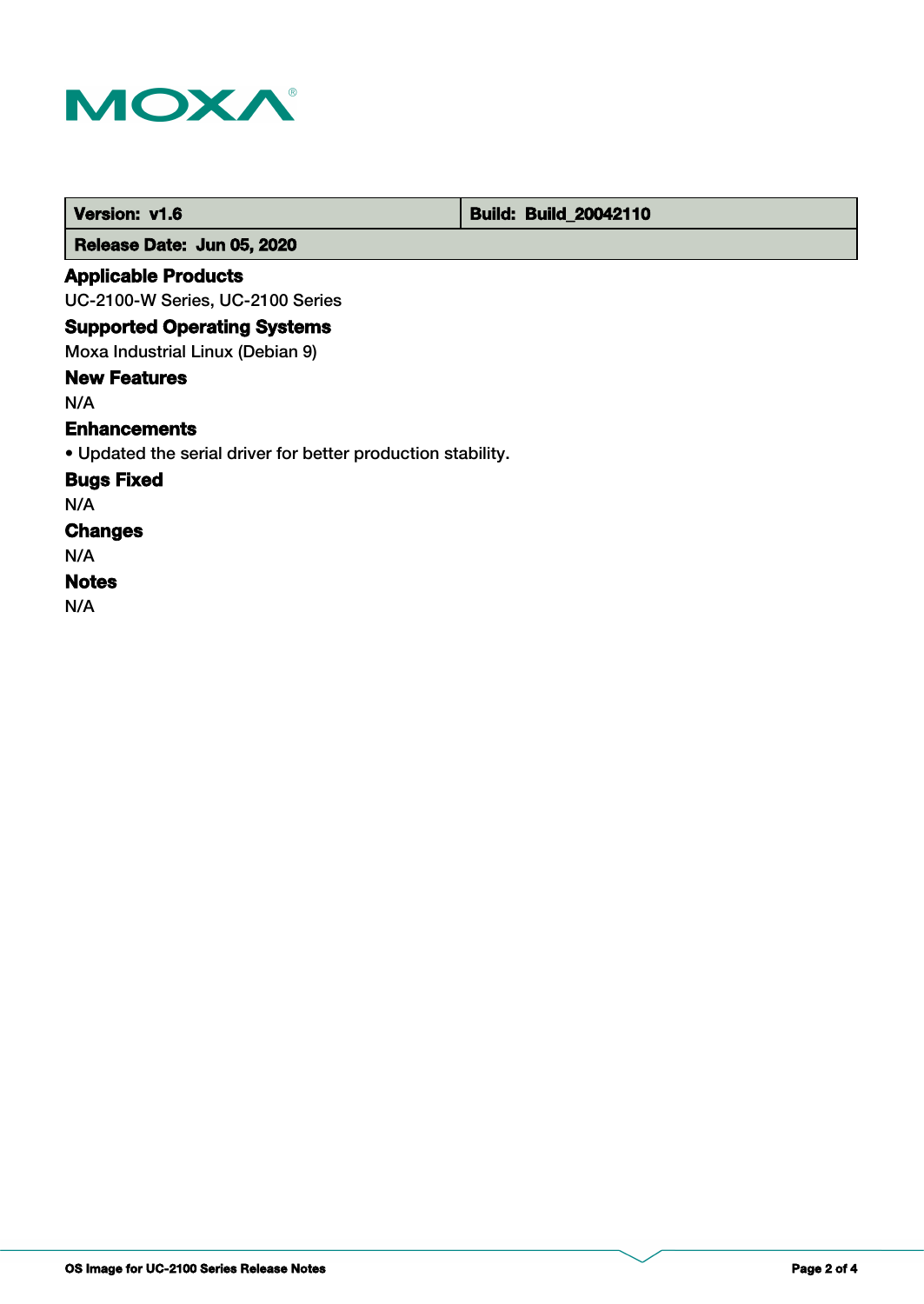

#### **Version: v1.4 1.4 Build: Build: Build 19020110**

 **Release Date: Feb 01, 2019**

# **Applicable Products**

UC-2100 Series

## **Supported Operating Systems**

Moxa Industrial Linux (Debian 9)

#### **New Features**

- Supports the carrier switch function on the NB-IOT module (UC-2114-T-LX, UC-2116-T-LX).
- Adds the ntpdate and rsync commands.

## **Enhancements**

N/A

# **Bugs Fixed**

• Wireless module does not respond to an AT command.

# **Changes**

- Upgrades moxa-cellular-utils and moxa-mux-tools commands.
- Removes the moxa-rclocal command.
- Renames the kernel version from 4.4.0-cip-uc2100 to 4.4.0-cip.

## **Notes**

N/A